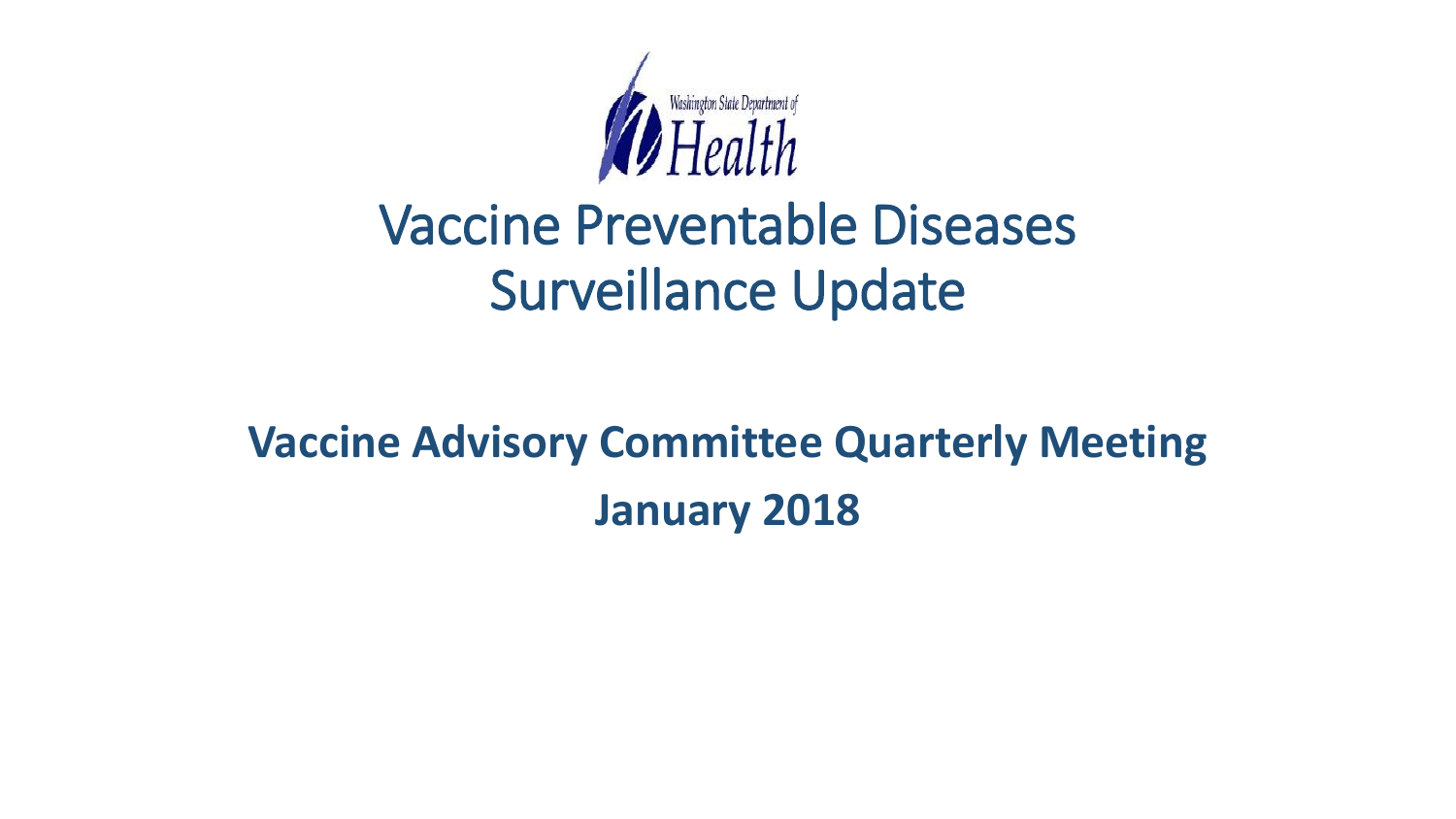## **Mumps Activity in Washington State October 2016 – December 2017**

**TO** 

Washington State Department of

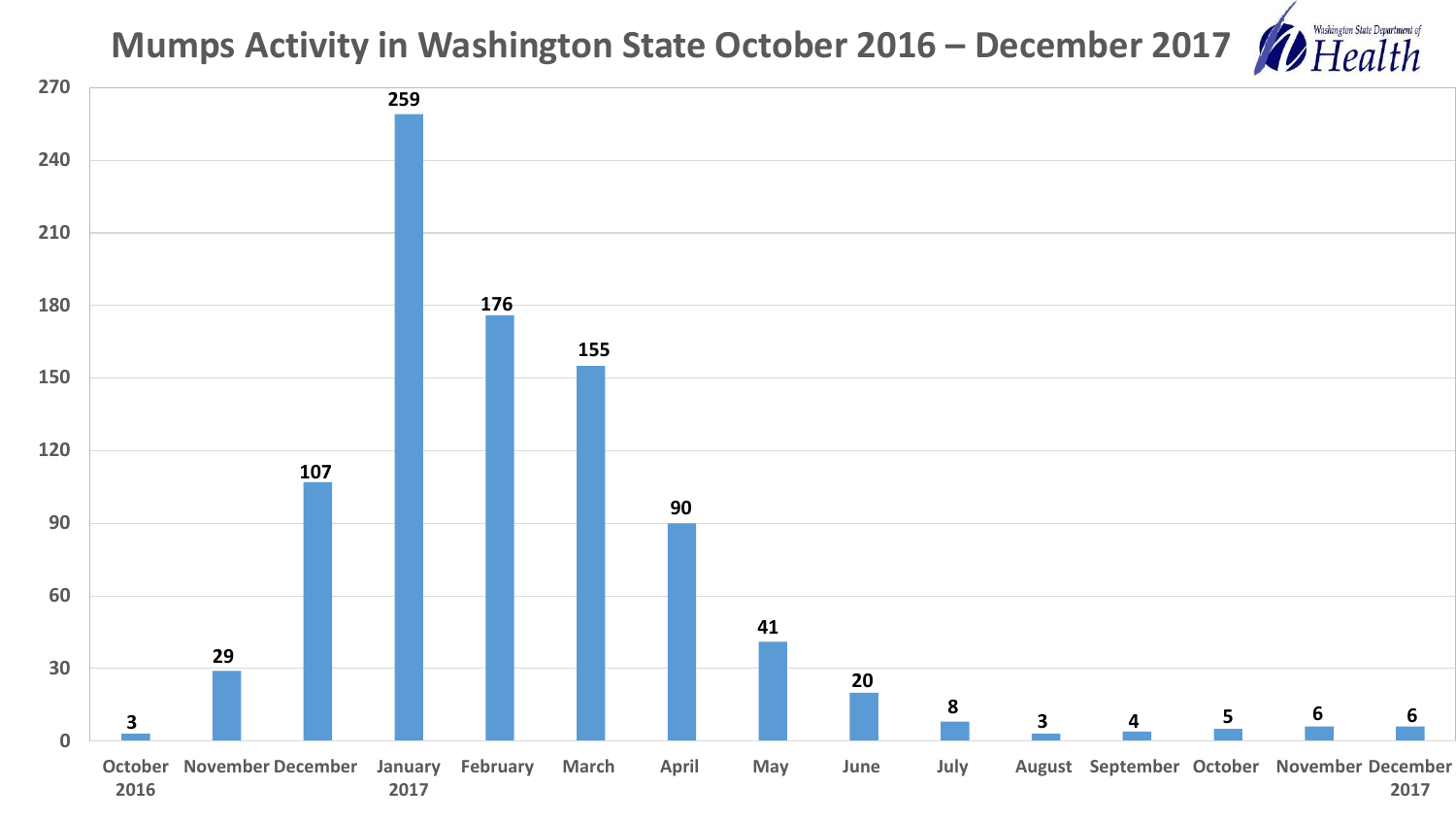Mumps investigations in Washington State – 4<sup>th</sup> Quarter of 2017

- 131 investigations
- **18 Cases reported to CDC**
	- **10 Confirmed**
	- **8 Probable**
	- *113 Suspect*
- All 10 confirmed cases genotype G
- All were sent for sequencing

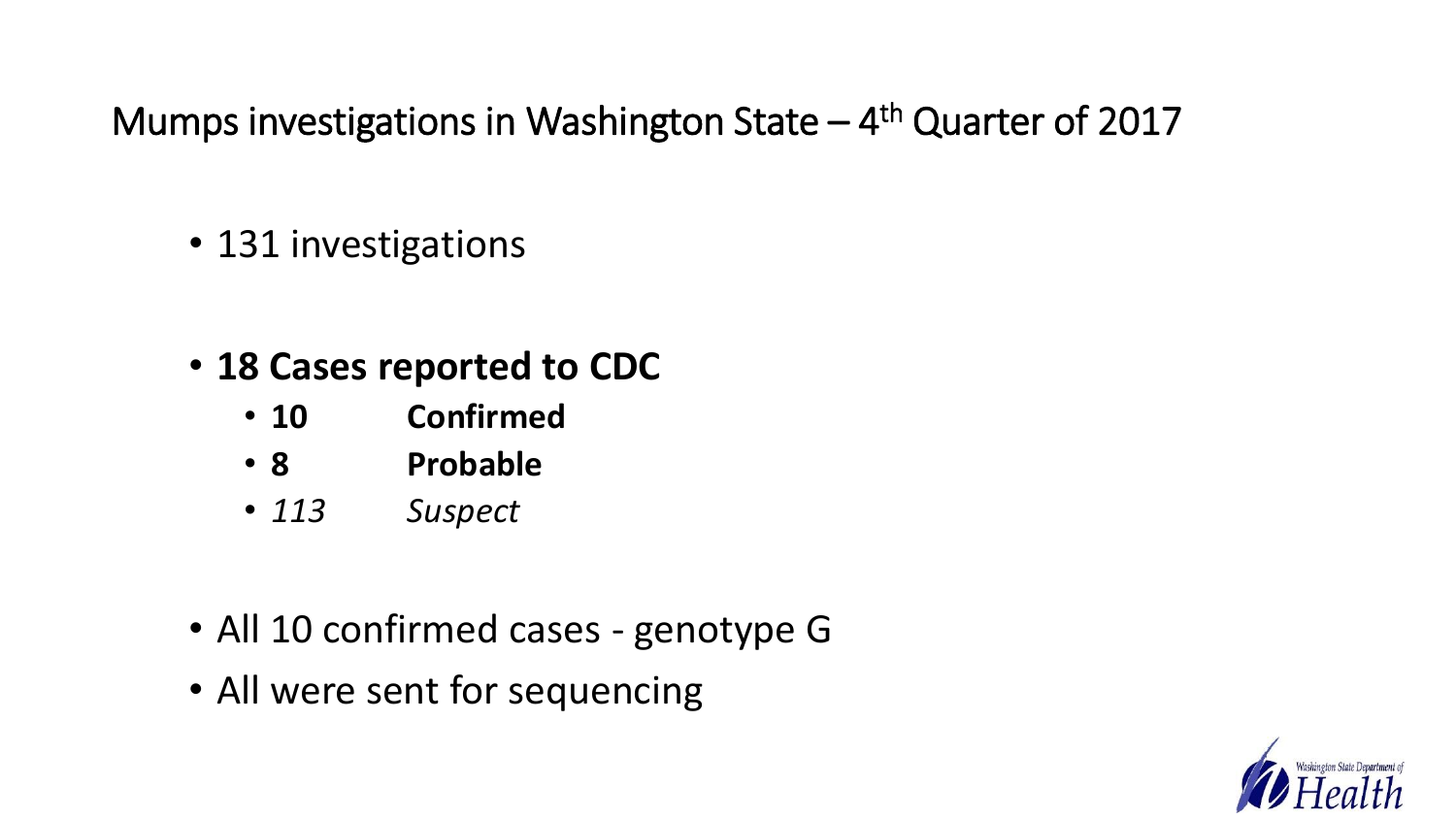Mumps molecular epidemiology in Washington State - 4<sup>th</sup> Quarter of 2017

- 10 positive swabs sent for molecular sequencing
	- 8 completed
	- 2 pending
- **Thurston County** 3 match our Multi-state outbreak strain
	- School cluster
- **Spokane County** 2 match a unique strain causing the outbreak in Alaska
	- Also had a probable case in Marshallese student. No positive swab available.
- **Grant County** 1 matches our Multi-state outbreak strain
- **King County** 2 pending
- **Pend Orielle County** reported their first case since the outbreak began but confirmed by serum testing only. No swab available for sequencing.

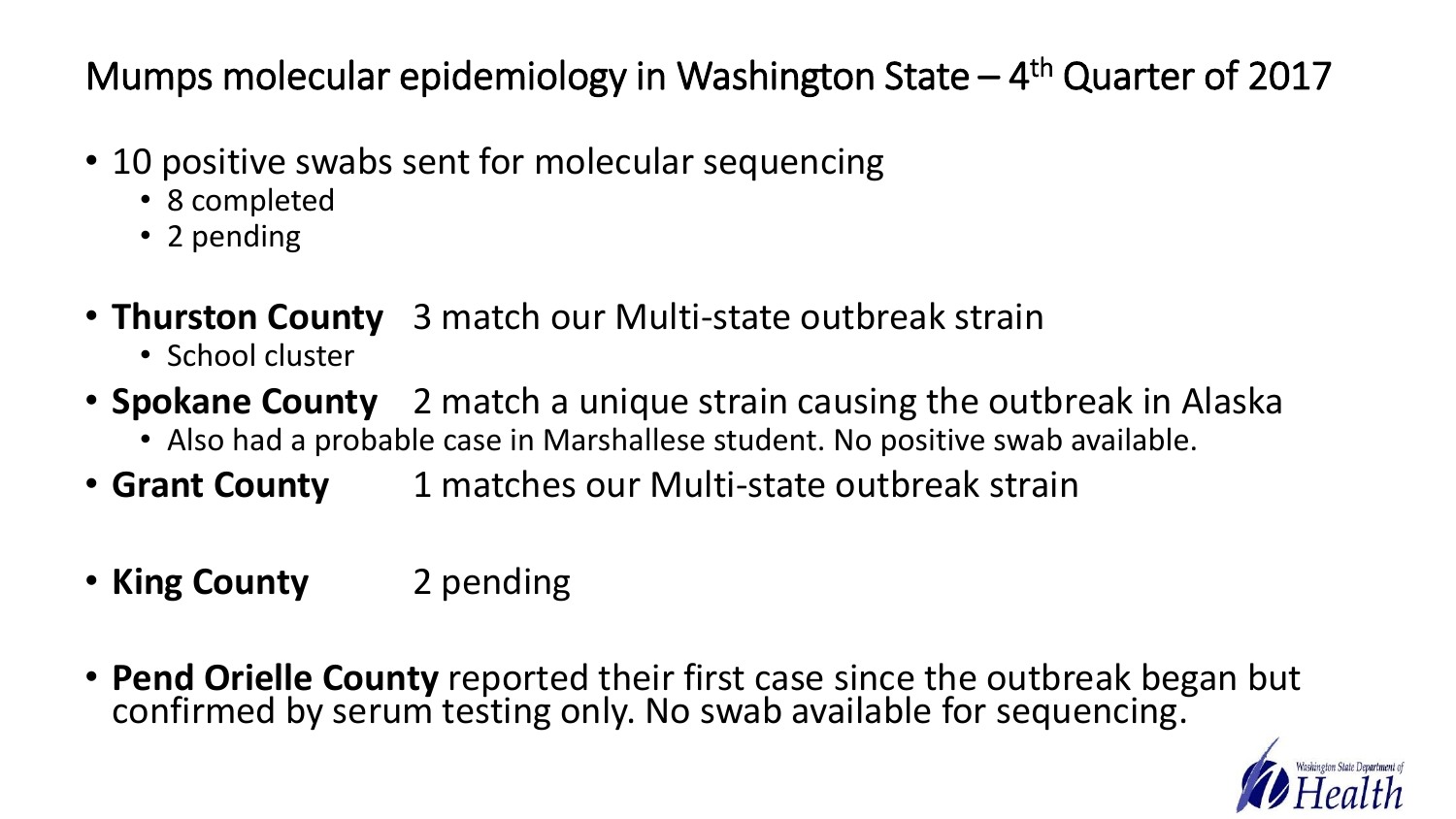

Source: Centers for Disease Control and Prevention. Epidemiology and Prevention of Vaccine-Preventable Diseases. Atkinson W, Wolfe S, Hamborsky J, McIntyre L, eds. 11th ed. Washington DC: Public Health Foundation, 2009.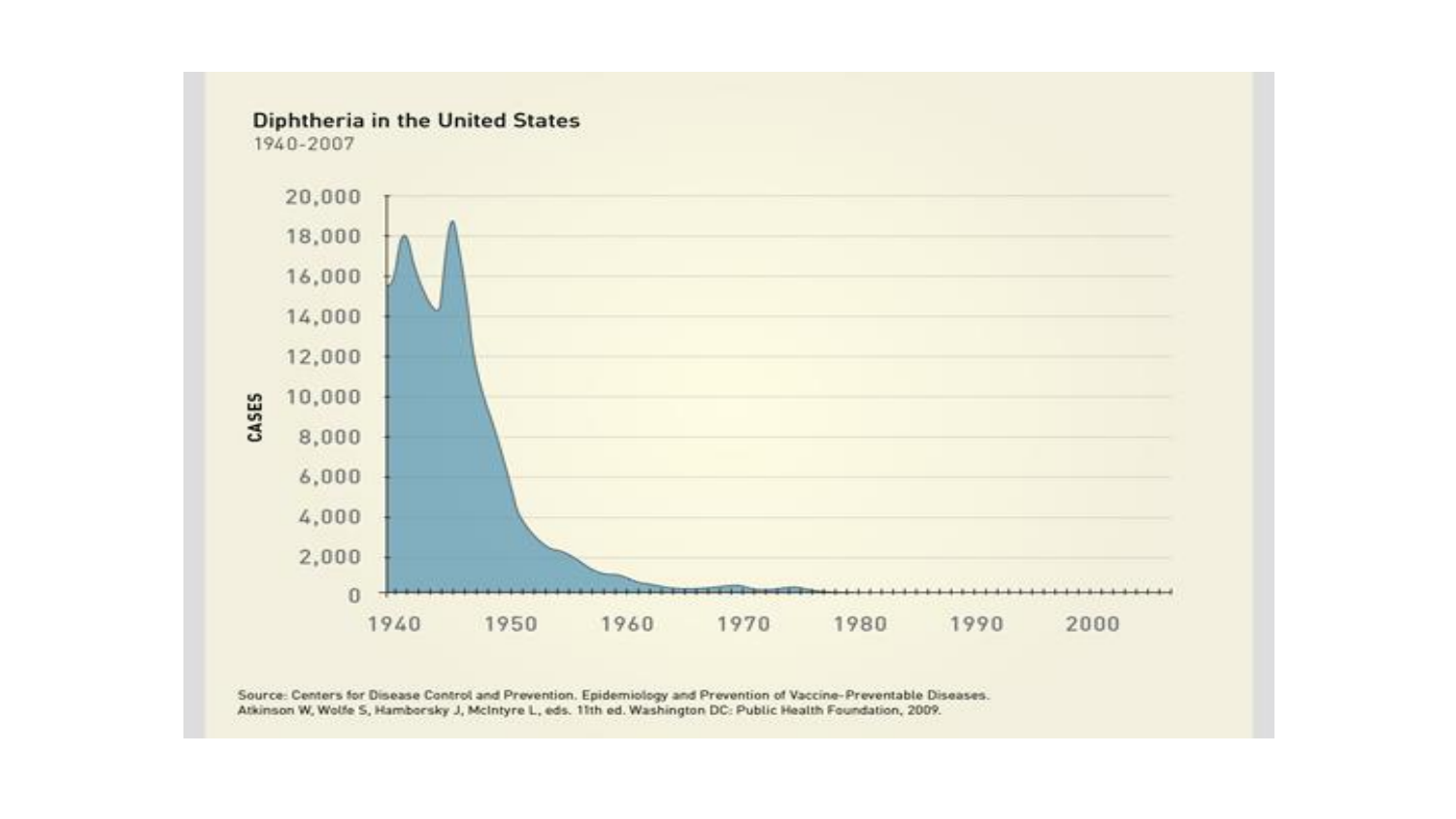# Current diphtheria surveillance in the United States

### **Case Definition (2010):**

### **Probable:**

In the absence of a more likely diagnosis, an **upper respiratory tract illness** with an adherent membrane of the nose, pharynx, tonsils, or larynx; and absence of laboratory confirmation; and lack of epidemiologic linkage to a laboratory-confirmed case of diphtheria.

#### **Confirmed:**

An **upper respiratory tract illness** with an adherent membrane of the nose, pharynx, tonsils, or larynx; and any of the following: isolation of *Corynebacterium diphtheriae* from the nose or throat; or histopathologic diagnosis of diphtheria; or epidemiologic linkage to a laboratory-confirmed case of diphtheria.

#### **Comments:**

- **Cutaneous diphtheria should not be reported.**
- Respiratory disease caused by nontoxigenic *C. diphtheriae* should be reported as diphtheria.
- **All diphtheria isolates, regardless of association with disease, should be sent to the Diphtheria Laboratory** National Center for Immunization and Respiratory Diseases (NCIRD), CDC.

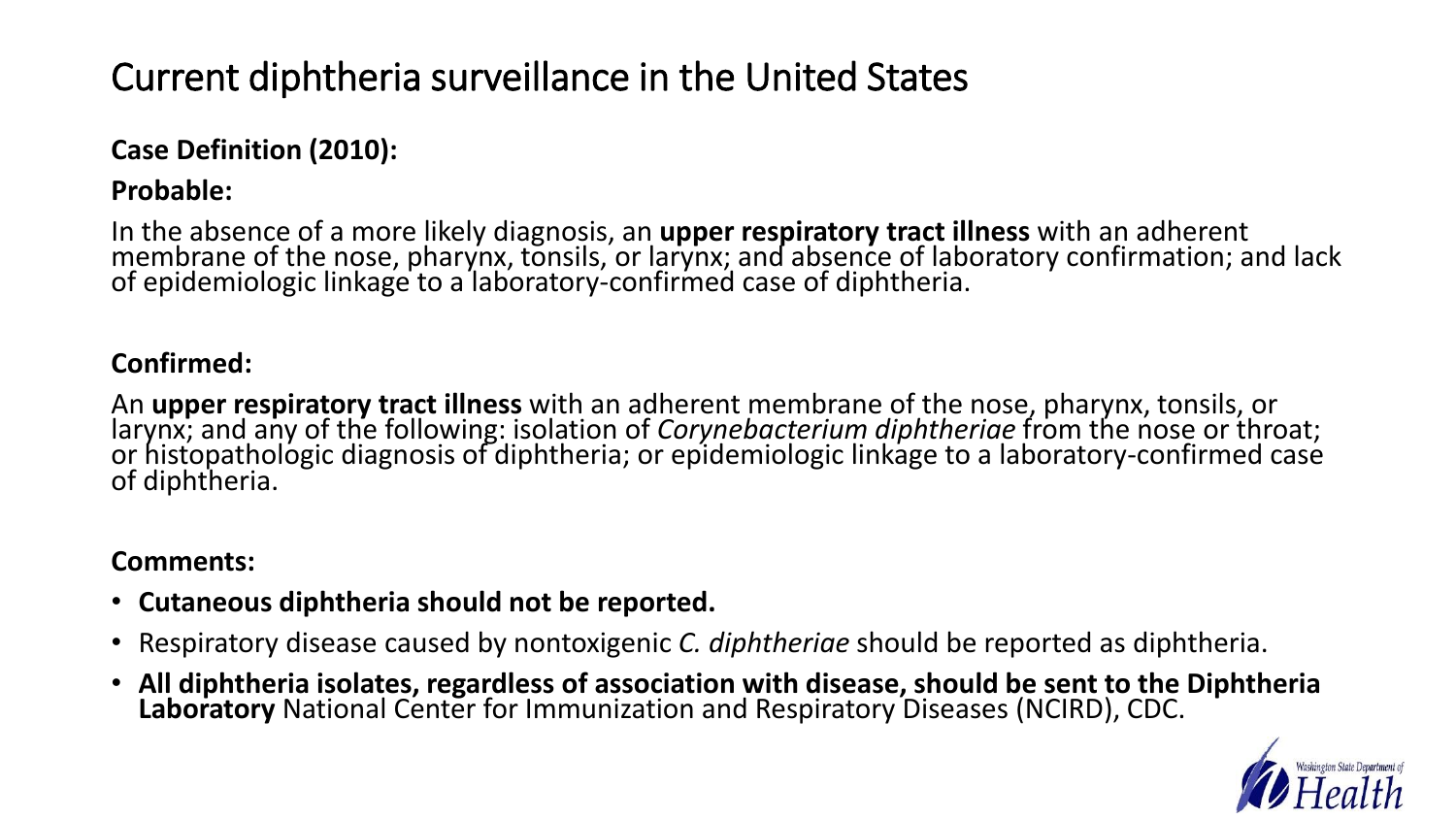## Corynebacterium diphtheriae isolated from wounds

In WA State 1 – 4 reports of C diphtheriae isolates NOT associated with respiratory illness per year

- All submitted to CDC and tested for the presence of the tox gene
- Several associated with "empty nose syndrome"
- C diphtheriae isolated from wounds is rarely toxigenic

Three recent cases of toxigenic C diphtheriae isolated from wounds in residents of the United States

- All appear to have been exposed during international travel
- One was a Washington resident

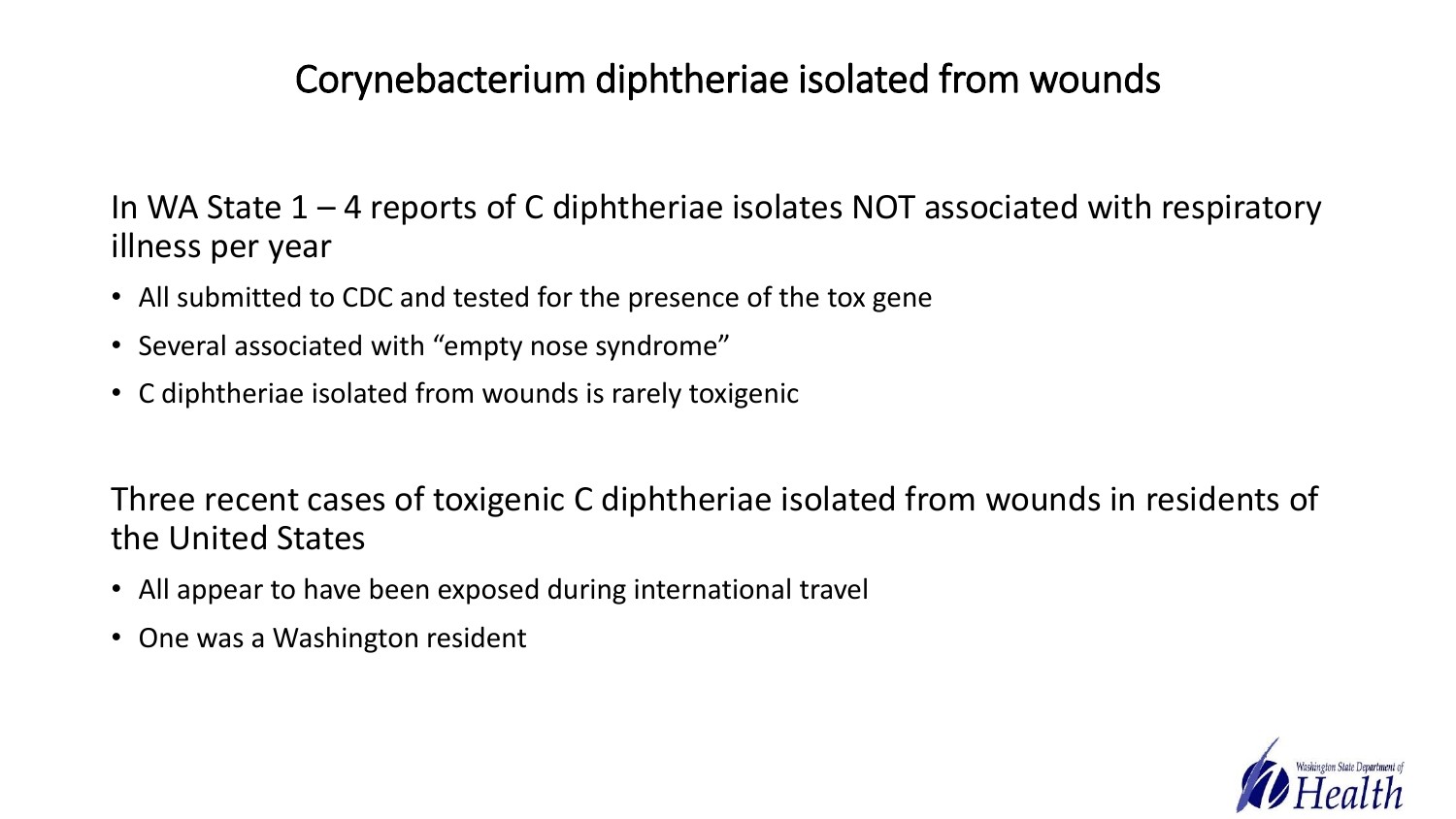## Toxigenic cutaneous diphtheria case histories

### Minnesota – September 2015

- Abdominal wound
- 30-40 years of age
- Travel to Somalia
- Unvaccinated

## Minnesota – September 2017

- Leg wound
- 40-50 years of age
- Travel to Somalia
- Unknown vaccination status

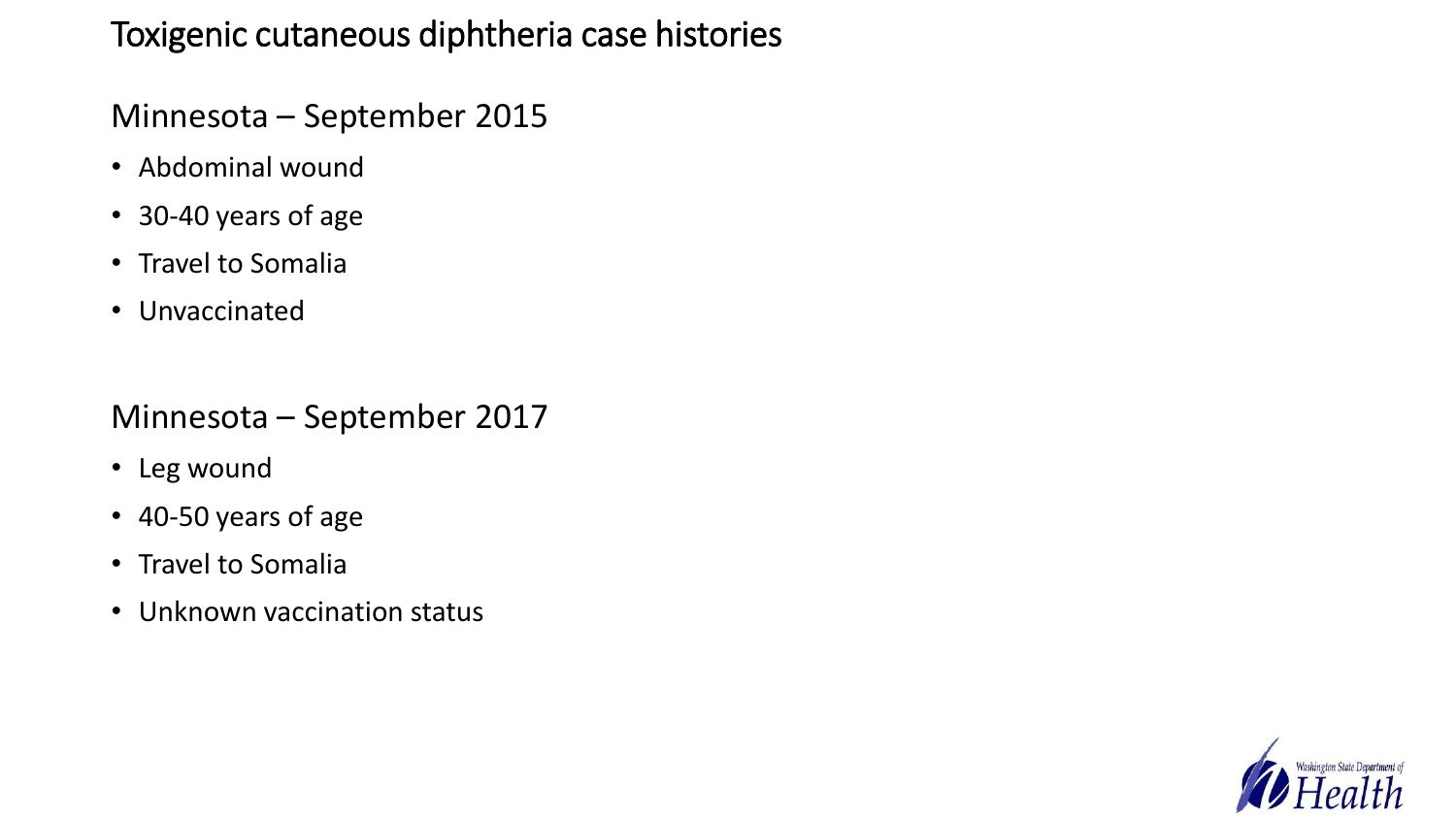# Washington case – September 2017

Superinfected insect bites on lower extremeties

10-20 years of age

Travel to Phillipines

Fully vaccinated